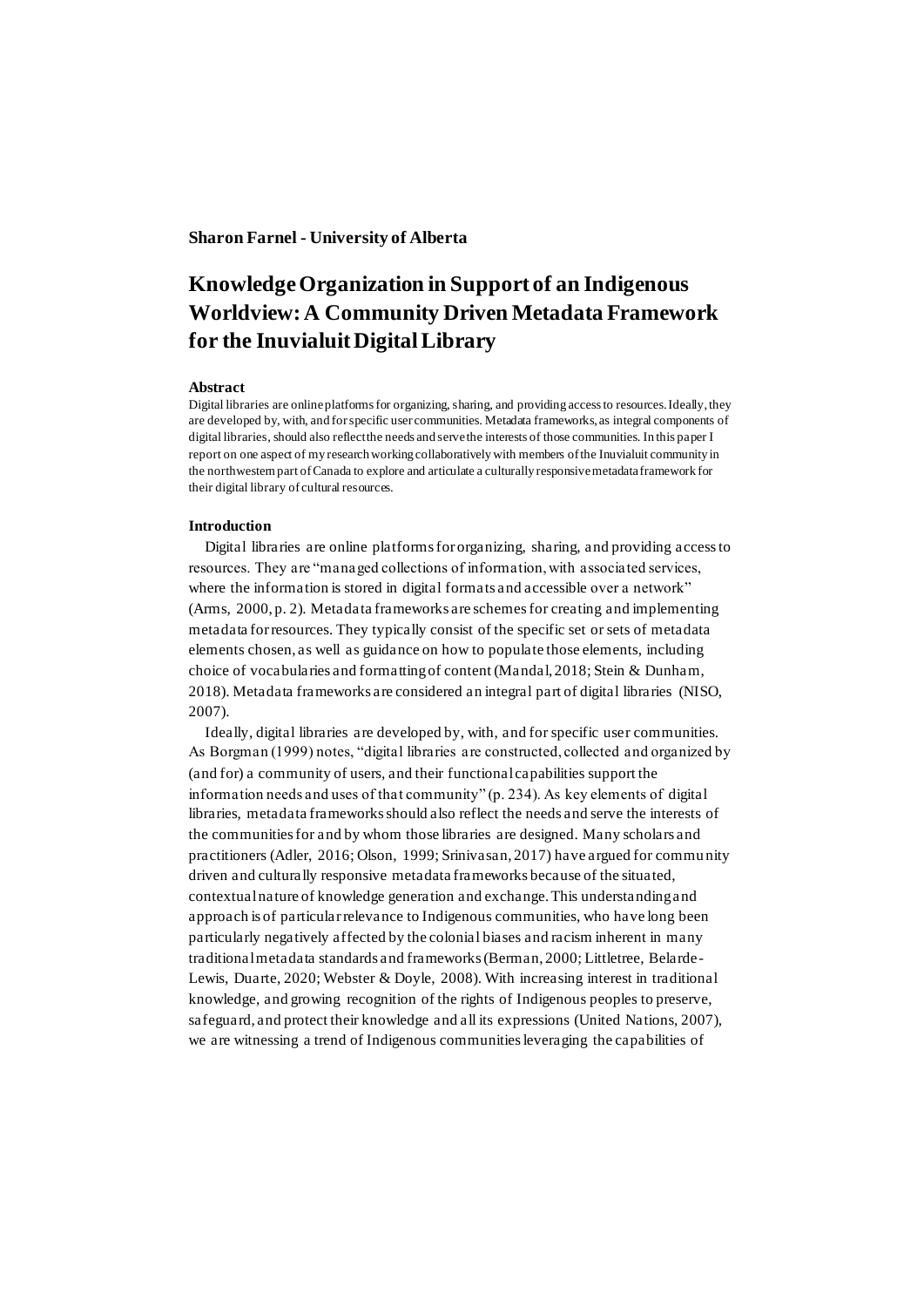digital technology to drive sharing of traditional knowledge and cultural heritage on their own terms (Duarte & Belarde-Lewis, 2015; Parent, 2015). In the context of Indigenous communities, metadata frameworks for digital libraries must "reflect and support context specific Indigenous ways of being and knowing and people's control over their own knowledge" (Godbold, 2009, p. 120).

#### **Situating My Study**

The Inuvialuit ("the real people") are the Indigenous people of the Western Arctic region of what is now Canada. The language of the Inuvialuit is collectively known as Inuvialuktun, and includes three languages: Kangiryuarmiutun, Sallirmiutun, and Uummarmiutun. In 1984, the Inuvialuit signed the Inuvialuit Final Agreement (IFA) with the Government of Canada, which recognized Inuvialuit ownership of their homeland, now known as the Inuvialuit Settlement Region (ISR), a region covering 91,000 square kilometres and incorporating six communities: Aklavik, Inuvik, Paulatuk, Sachs Harbour, Tuktoyaktuk, and Ulukhaktok (Inuvialuit Regional Corporation, 2017).

The "geographic remoteness [of the region] poses challenges for enabling easy access to cultural heritage resources" (Farnel, Shiri, Rathi, Cockney, Campbell, & Stobbs, 2016, p. 3) for community members. The Inuvialuit Cultural Resource Centre (ICC) was founded in 1998 with a mandate to promote and preserve the language and culture of the Inuvialuit of northern Canada (Inuvialuit Cultural Centre, 2017). To better serve the needs of the communities and fulfill its mandate, the ICC made the decision to develop an online digital library of cultural resources. The Inuvialuit Digital Library [\(https://inuvialuitdigitallibrary.ca/\)](https://inuvialuitdigitallibrary.ca/) was initially developed as part of the Digital Library North (DLN) Project, a four-year collaboration between researchers at the University of Alberta, staff at the Inuvialuit Cultural Centre, and communities within the Inuvialuit Settlement Region, and continues to grow through ongoing collaboration with the Inuvialuit.

#### **Research Paradigms and Theoretical Approach**

According to Kovach (2010), "the term paradigm when used within a research context includes a philosophical belief system or worldview and how that belief system or worldview influences a pa rticular set of methods. A paradigm is both theory and practice (p. 141)". In order to work together with the Inuvialuit community to explore an issue of relevance to the community, and to do so in a respectful and responsive way, I situated my research within two congruent paradigms: Indigenous and participatory. An Indigenous research paradigm is grounded in Indigenous knowledge and ways of knowing, and emphasizes the importance of respectful and reciprocal relationships (Kovach, 2009; Wilson, 2008). A pa rticipatory paradigm emphasizes the contextual nature of knowledge, and focuses on equal and cooperative exchange of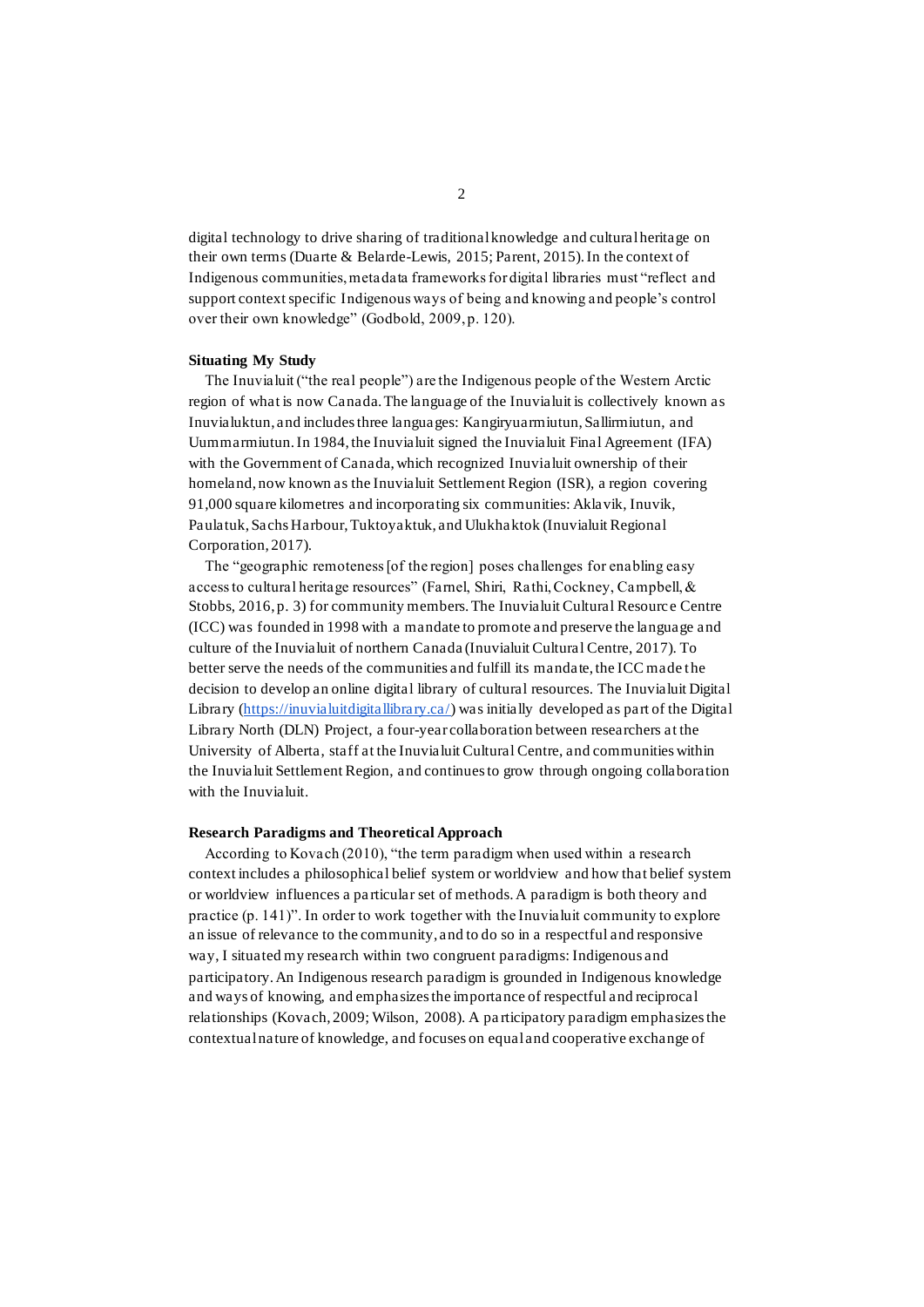community and researcher knowledge to address a real-world problem or question as determined by that community (Bergold & Thomas, 2012; Cahill, Rios-Moore, & Threatts, 2008). The coming together of these two paradigms to inform research can lead to greater social transformation when done in an equitable and respectful manner.

My research was grounded in a framework that incorporates four theories. Anticolonial theory emphasizes the multiplicity of local Indigenous knowledges, and asserts their ability to resist colonial power structures and to go beyond dismantling colonial structures by building new and better structures based on those knowledges (Dei, 2000; Dei & Asghardazeh, 2001; Dei, Hall, & Rosenberg, 2000). The theory of fluid ontologies describes emergent and flexible knowledge structures that respond to communities' interests and needs as they change over time (Srinivasan, 2002, 2007; Srinivasan & Huang, 2005). They recognize that the most powerful interactions with digital libraries occur when the knowledge structures are harnessed to the community they are meant to serve. The sociolinguistic theory of language codes focuses on the socially constructed nature of language and the ways in which it shapes, and is shaped by, our understanding of the world around us (Bernstein, 2003; Danzig, 1995; Halliday, 1995). Digital storytelling is a technique or method that draws on narrative theory, arguing that stories are tools for empowerment as they allow communities to tell their own stories in their own way, pushing back against those stories being framed and told by others (Couldry, 2008; McWilliam, 2008; Perone, 2014). The culturally responsive metadata framework surfaced through work with the Inuvialuit community can be understood as a practical instantiation of the fusion of these theories.

## **Methodology**

The methodological approach for my research was participatory case study. Case study is an approach that focuses on a single instance or case, examination of that case in its natural environment, and the collection of detailed data (Baxter & Jack, 2008; Dick, 2014; Stake, 1995). Participatory case study builds on that and incorporates participatory elements such as involving participants and the community in all aspects of the research. This approach allows for multiple and varied methods depending on the question or issue at hand, allowing for choices that are driven by the local context, which is particularly important when working with Indigenous communities (Bana, 2010; Reilly, 2012; Shukla & Beaudin, 2014).

In my research I made use of a variety of methods for information gathering, including formal interviews, extended purposeful conversations, informal discussions and conversations, meetings with study collaborators and partners, presentations and demonstrations of the Digital Library, participant observation, the iterative development of the Digital Library itself, Digital Library North project data and documentation, and daily fieldnotes and trip summaries.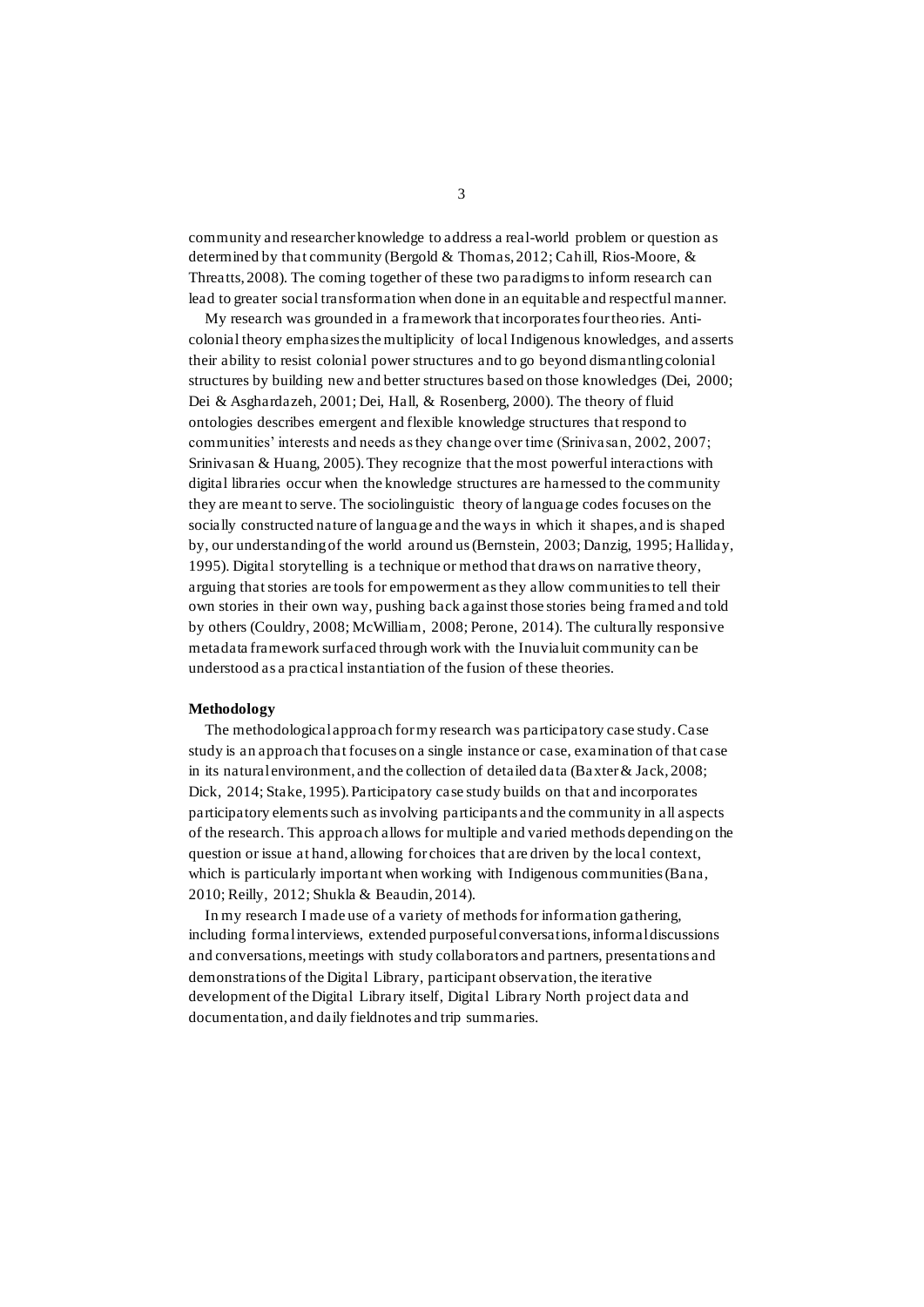The analysis process began immediately and continued throughout my study. The analysis process was qualitative in nature; themes and categories were allowed to emerge from the data (Corbin & Strauss, 1990; Glaser & Strauss, 1967; Strauss & Corbin, 1990). This thematic analysis was carried out in two parallel streams. The first involved reviewing and reflecting on what I was hearing and observing, summarizing it, and sharing it with my community collaborators for feedback and input, which then informed further information gathering and analysis (Ball & Janyst, 2008; Bowen, McSeveny, Lockley, Wolstenholme, Cobb, & Dearden, 2013; Burgess, 1984; de Leeuw, Cameron, & Greenwood, 2012; Emerson, Fretz, & Shaw, 2011; Hughes, 2002; Roulston, 2010). The second stream involved formal coding of emergent themes and categories using a free data analysis software package, TAMSAnalyzer (Corbin & Strauss, 1990; Glaser & Strauss, 1967; Strauss & Corbin, 1990). These were then compared with what I was learning through the review and reflection process to bring to light gaps or discrepancies which were incorporated into what I was taking back to the community for discussion.

#### **The Metadata Framework**

Metadata frameworks are schemes for creating and implementing metadata for resources. Culturally responsive metadata frameworks, at a conceptual level, can be understood as metadata frameworks that are responsive to, and grounded in, a local cultural context, including language and ways of knowing. The culturally responsive metadata framework surfaced through collaborative research with the Inuvialuit community is pictured in Figure 1. It consists of three separate but equally important facets: General Principles, Knowledge Organization/Information Architecture, and Metadata Elements.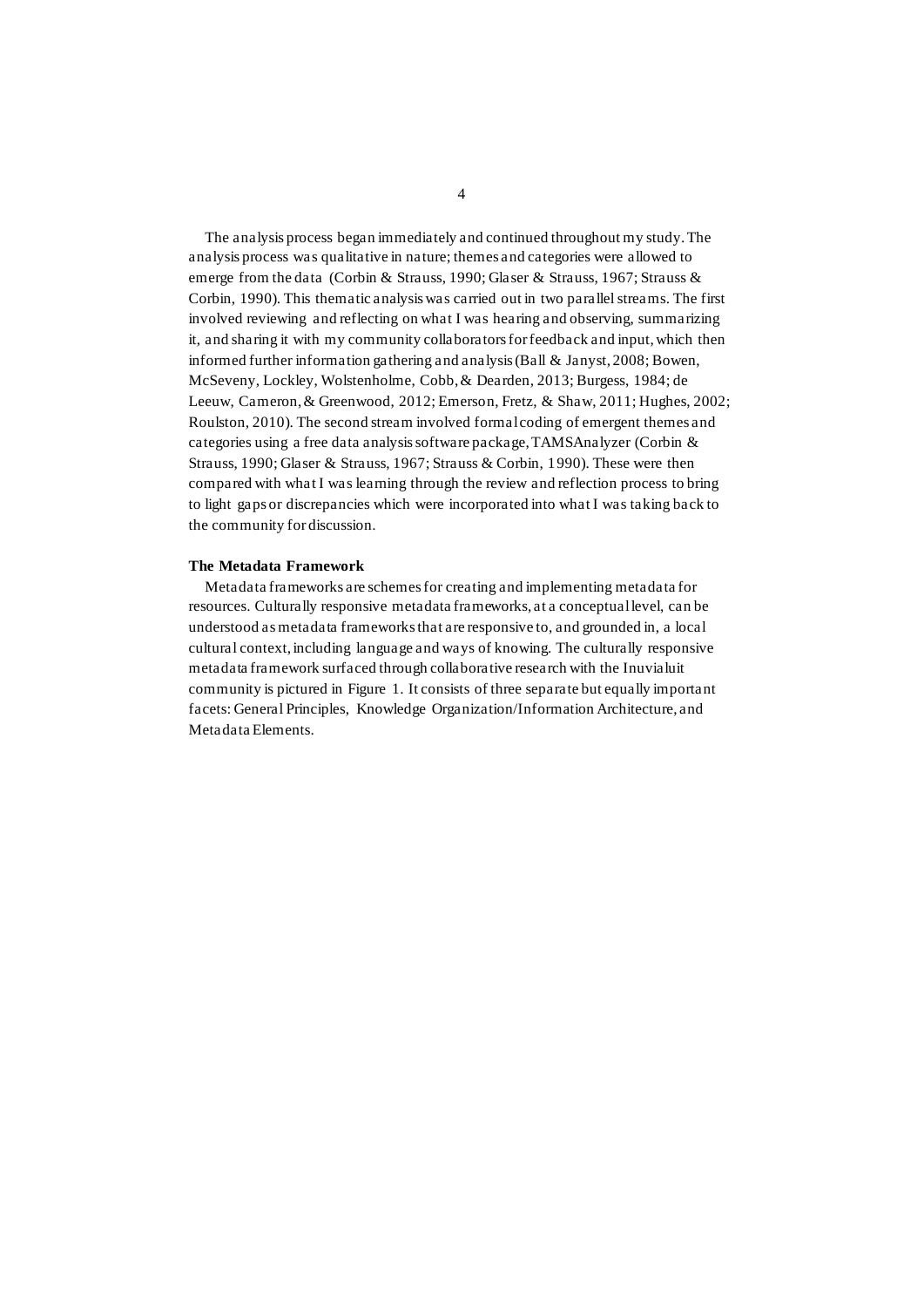



## **General Principles**

General Principles include Sustainability, Responsiveness, and User-Friendliness. Sustainability refers to the ability of a digital library to continue to exist and grow over time. In the context of the metadata framework this relates specifically to the management and use of the technical platform, and the ongoing description of content. Based on the needs of the Inuvialuit community, the platform chosen had to be costeffective (ideally open source); easily customizable; easy to install, configure, upgrad e, and maintain; capable of handling layers of permission; amenable to multilingual content and interfaces. The choice of the Omeka (n.d.) platform was driven by these requirements. Its strengths include the fact that it is open source; has a large and active user and developer community; has quite robust out-of-the-box metadata support; is modular in that additional functionality is enabled through plugins, and look and feel handled through theming; and is built on common, open web technologies. These characteristics make Omeka a sustainable choice for the digital library. The other key aspect of sustainability relates to the ongoing description of content in the digital library. This needs to be something that the Cultural Centre staff can carry on over time, and so steps were taken to achieve this goal. An important contribution to these efforts is the creation of metadata guidelines and training materials. These are concise, straightforward, living documents that outline what metadata elements are to be captured, and how, and provide guidance on adding and editing items. Sustainability of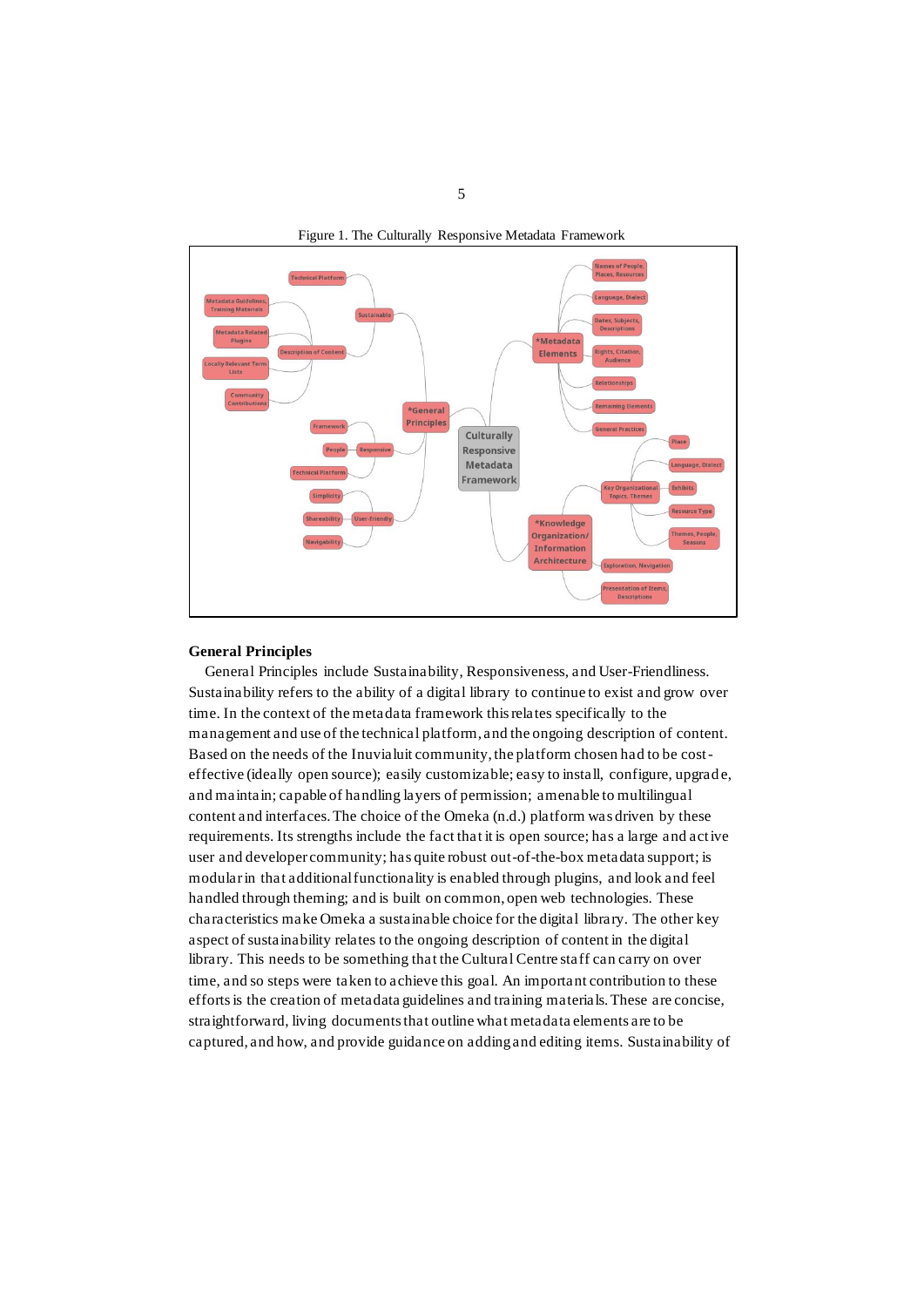resource description is also supported through the use of two Omeka plugins, Bulk Metadata Editor (UCSC Library Digital Initiatives, 2014) and CSV Import (Roy Rosenzweig Center for History and New Media, n.d.), each of which enables effective and efficient metadata creation or revision. Sustainability of resource description has also been enabled through the development of simple custom vocabularies for use in several metadata elements; Type, Language, Dialect, Original Dialect, Places, and Subject all have a controlled list of terms that are created through community and collaborator input, and revised and updated as needed. A final aspect of sustainability with respect to resource description is reflected in the desire to have users in the community contribute to descriptions through comments, corrections, enhancements, etc. Enabling community contributions allows for efficient gathering of rich information from those who may have additional or alternative knowledge. This functionality is made possible in Omeka via the Commenting plugin (Roy Rosenzweig Center for History and New Media, 2012), which creates an easy way for users to contribute descriptive information by adding a Comments box to every item in the Digital Library.

A critical characteristic of the metadata framework identified very early on was flexibility and responsiveness as the project progressed and the needs and interests of community collaborators and members became clearer. The ability for a framework to be flexible and responsive depends not only on the structure of the framework itself, but also the approach of the individuals working with and developing it, and the technical platform in which it is manifested. Examples of this are the early creation of custom elements for Dialect and Original Dialect, as well as the renaming of elements - Creator and Contributor were combined into a single element named People, and Spatial Coverage was renamed Places. The framework was able to accommodate these without issue, meeting the interests and needs of the community and adapting to the context at hand. Responsiveness of the people working with the framework is evidenced by a shift in the use of subject vocabularies as the makeup of the project team changed. Initially there was a greater focus on use of existing controlled vocabularies supplemented by the localized vocabularies, but as the composition of the project team changed over time, with local staff and community members taking on a greater role, the balance of subject description shifted to greater use of the localized terms lists, as well as the deconstruction of pre-coordinated subject strings. The framework was able to accommodate this shift without issue, as was every member of the team. In addition to contributing to sustainability, the chosen technical platform has also contributed to the flexibility and responsiveness of the knowledge organization and resource description framework. For example, the Simple Pages plugin (Omeka Team, n.d.) allows for a more visual representation of the collections available in the digital library.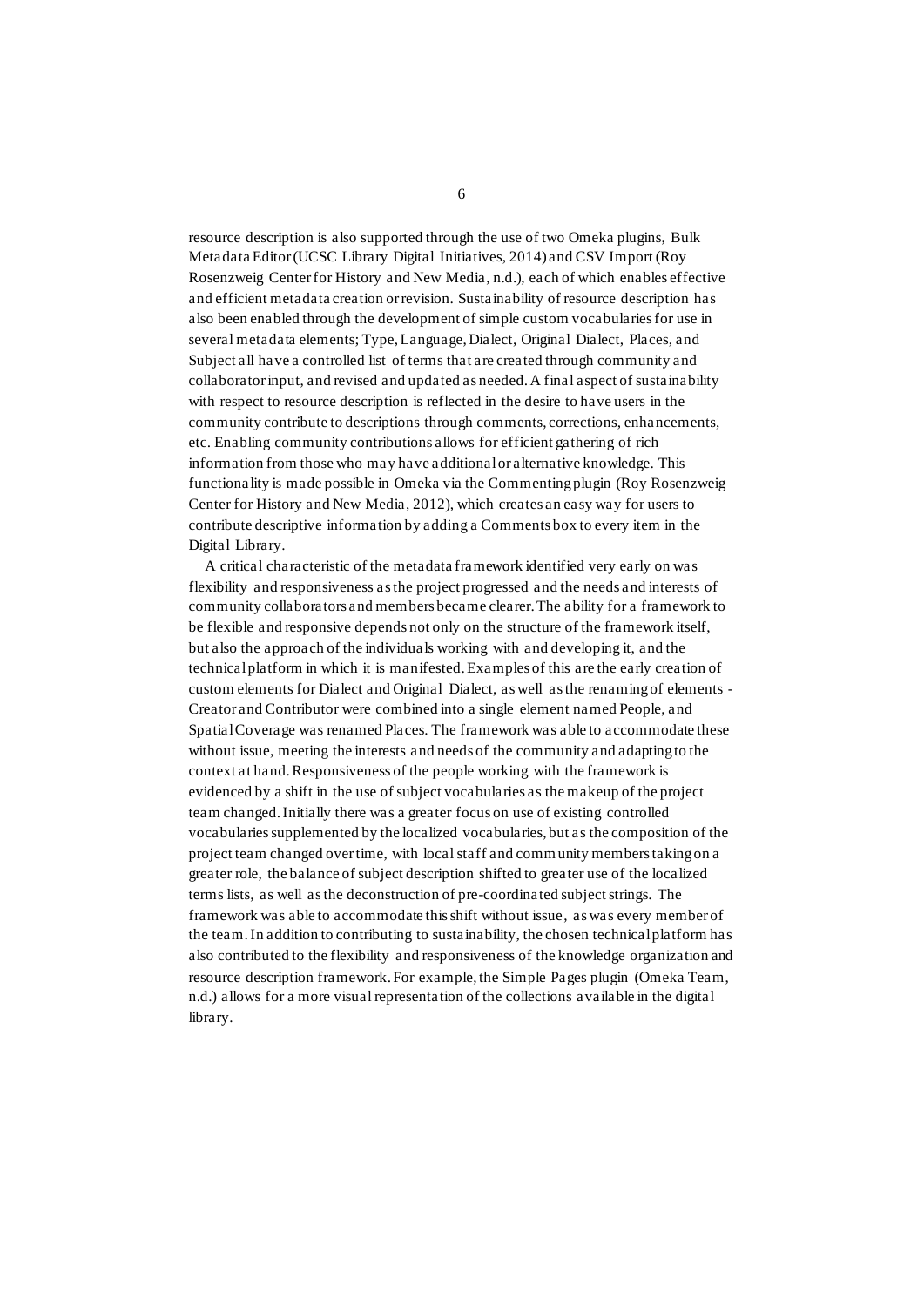User-friendly describes something that is simple and straightforward to use. In the context of the culturally responsive metadata framework underlying the Inuvialuit Digital Library, user-friendliness was conceptualized in terms of simplicity, shareability, and navigability. Simplicity is removing unnecessary or extraneous elements to ensure an intuitive and engaging experience. An example of how this characteristic of the metadata framework is evidenced in the Digital Library is simple search. While search was indicated as a necessary means of finding and accessing the content in the Digital Library, the emphasis was on simple (Google-like) search as opposed to a complex or advanced search. The culturally responsive metadata framework was expected to both accommodate and promote sharing and connectivity between community members. An example of the characteristic of shareability th at can be seen in the Digital Library is the social bookmarking/sharing functionality that was added very early on via the Social Bookmarking plugin (Omeka Team, n.d.). This plugin allows users to easily share items in the Digital Library via Facebook, Twitter, email and more, which aligns very well with the heavy use of social media within the community. Navigability is the ease with which one can traverse content within a system. Community members made it very clear from the start that wayfinding and sensemaking were critical to the success of the Digital Library. This characteristic is evidenced in several aspects of the framework as seen in the Digital Library, including the emphasis on minimal clicking. An example of this is the latest iteration of the homepage (Figure 2) which allows users to access the most important sections of the Digital Library - Places, Exhibits, and Language Resources, or to access specific types of resources (audio, video, image) with a single click.



## Figure 2. The Inuvialuit Digital Library Homepage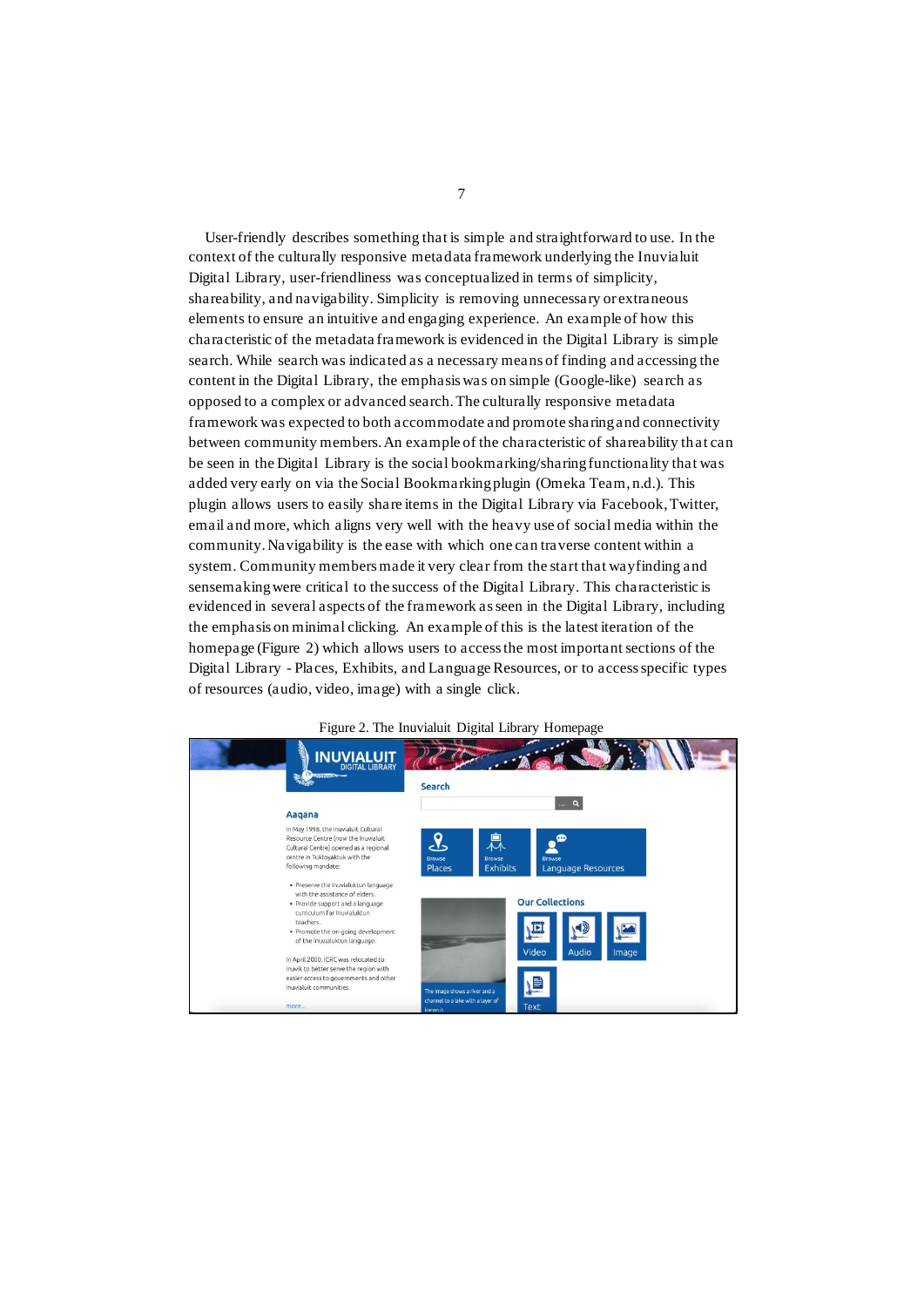# **Knowledge Organization/Information Architecture**

A culturally responsive metadata framework must incorporate community-based knowledge structures. In the case of the Inuvialuit community, culturally responsive knowledge organization/information architecture incorporates the key organizational topics and themes, aspects of exploration and navigation, and presentation of items and descriptions. The community identified several key topics, including place, language and dialect, resource type, curated exhibits, and themes, people and seasons. The desire to navigate and explore by place has been enacted through the use of an interactive map, where users can access all resources related to a specific place by clicking on that place name on a map of the ISR (Figure 3).



Figure 3. Browse the Digital Library by Place

Input received from collaborators and community members indicated a need for easy navigation between related items, as well as between multiple parts of the same item, within the Digital Library. Each of these contributes in its own way to a user-friendly and intuitive system. An example of easy navigation between items in the Digital Library that share certain characteristics, such as subject or type, is made possible through the Search by Metadata plugin (Roy Rosenzweig Center for History and New Media, n.d.). This plugin allows you to make any metadata element, including custom elements, into search links. Turning this functionality on for any given element means that a user viewing an item can click on a metadata value and receive a list of all other items that have that value in common.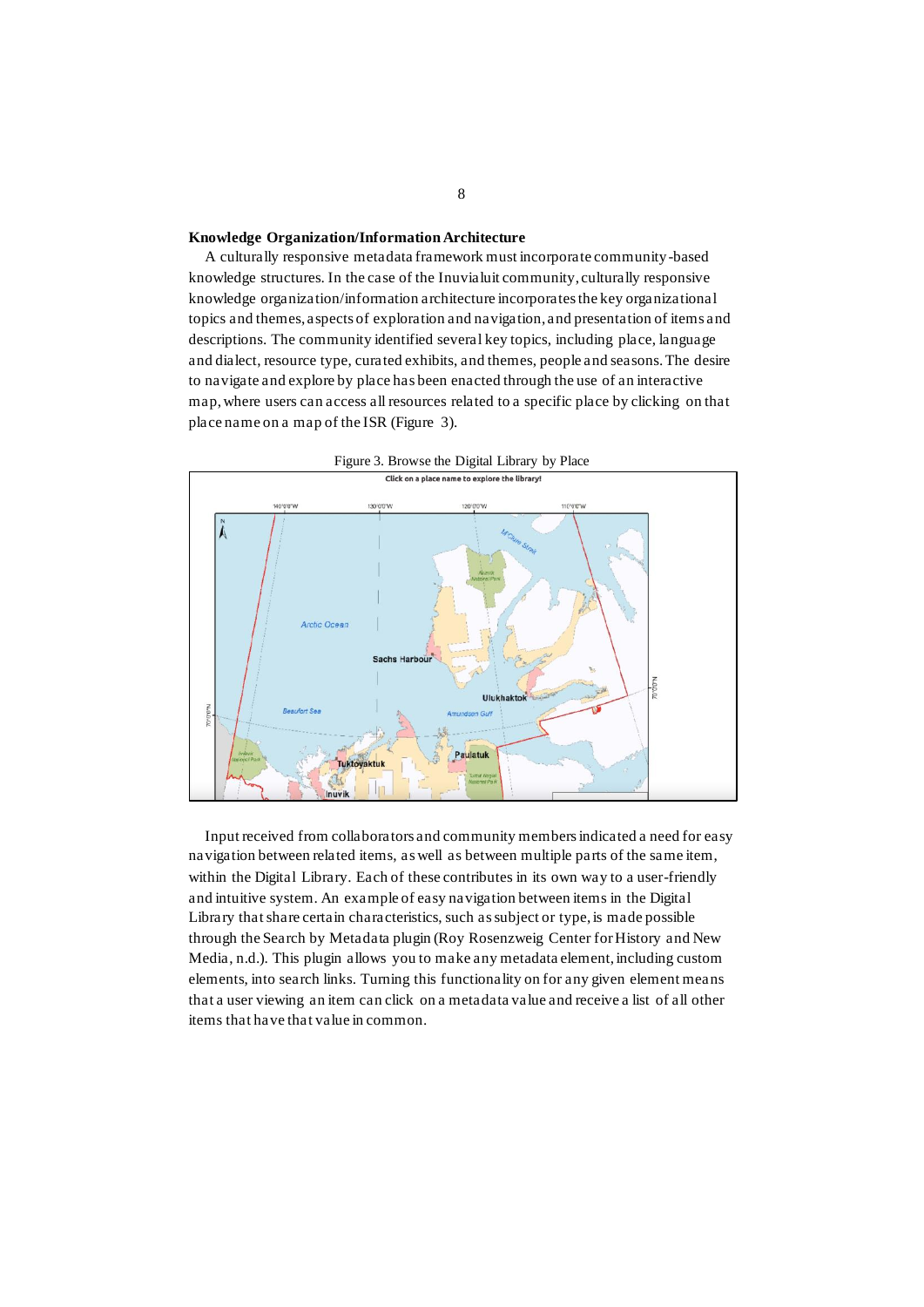Through input and feedback from collaborators and community members, several aspects of the display of items and their descriptions within the Digital Library have been identified as part of the culturally responsive framework. An example of this was the display of search results. The Omeka default display included the resource 'type', but this was not type as in format (audio, video, etc.) but rather type as determined by Omeka, i.e, is the resource an item or a collection. Feedback immediately indicated this was both confusing and unhelpful or irrelevant. In addition, there was very little information provided for an item to help a user determine whether or not to click through to the full item page, and there was also a great deal of unnecessary white space. To address this, we removed the 'type' information, made the thumbnails slightly larger, and added additional descriptive information, all of which contributed to a reduction in unused white space (Figure 4).





#### **Metadata Elements**

The culturally responsive metadata framework surfaced in collaboration with the Inuvialuit also incorporates an aspect commonly found in metadata frameworks, namely the identification of the metadata elements to be used in resource description, and the content that should go into those elements. However, these must be those that "resonate with culturally-specific ways of knowing about objects, ... and reflect the right cultural categories of the varied ontologies and epistemologies of multiple audiences and stakeholders" (Glass, 2015, p. 37). For the Inuvialuit this means names of people, places and resources, language and dialect, dates, subjects, and descriptions,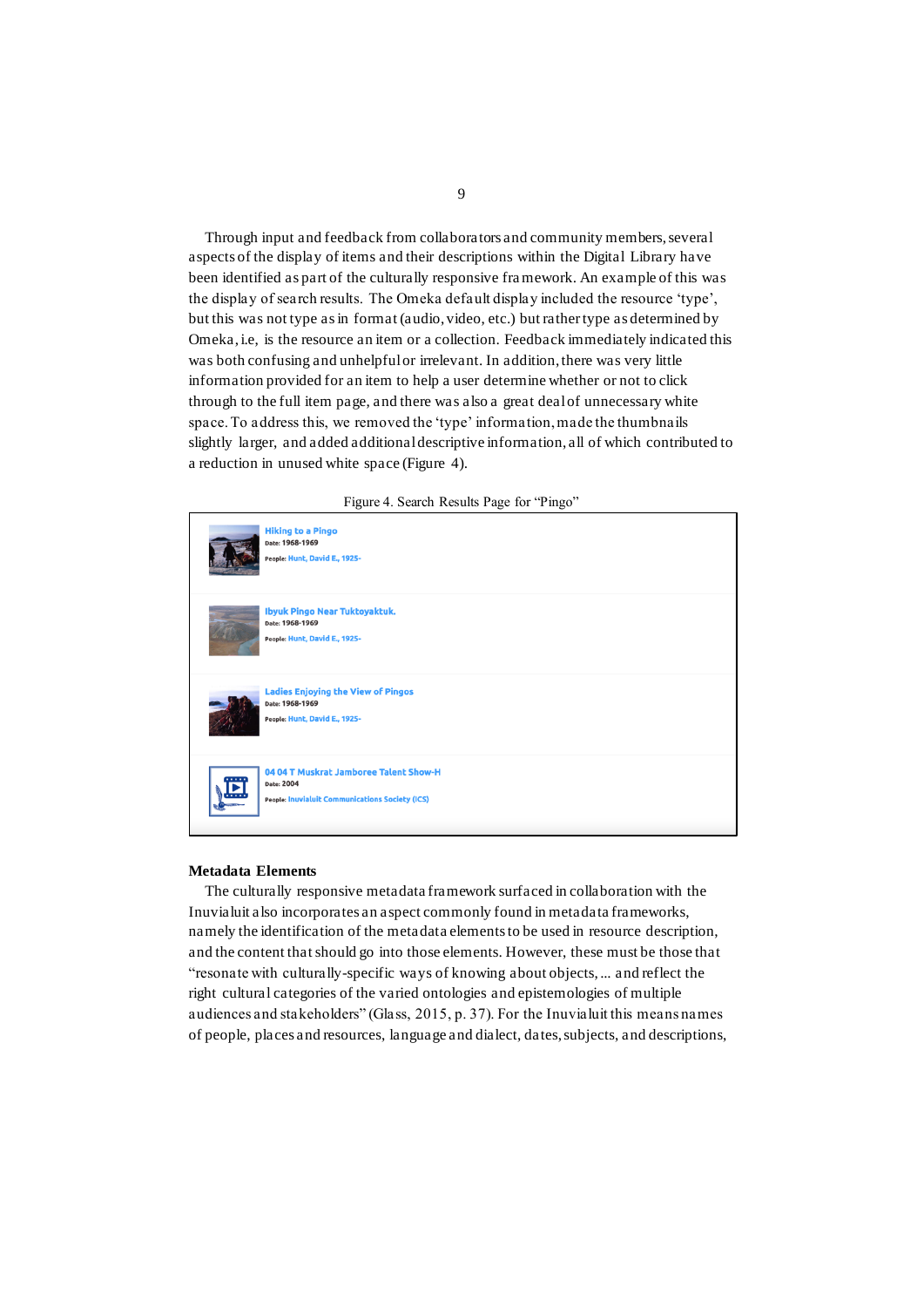rights, citation, and audience, relationships, and general practices to be followed in recording those properties.

The Places element provides several examples of community specific and responsive metadata choices. The place or places associated with a resource, which could be the place from which something originated (e.g., a language booklet created by the Resource Centre in Inuvik), a place or places that a resource is about (e.g., an oral history recording discussing winter hunting locations throughout the region), or the area that a language or dialect is associated with (e.g., a story in Uummarmiutun, which is spoken in Aklavik and Inuvik), were identified as absolutely critical from the earliest days of the Digital Library project. The default (Dublin Core) element in Omeka for capturing this type of information is Spatial Coverage. Not surprisingly, this was found to be confusing and not at all intuitive. Many alternatives were suggested, including Land, Location, Place, and Places was ultimately what was chosen.

The content values for the Places element generally come from controlled lists of terms. Locations within the ISR and elsewhere within traditional Inuit territories are taken from the custom, dynamic list that was created earlier in the project and which continues to grow as new names need to be recorded. This list includes the names in English as well as all dialects of Inuvialuktun. Staff at the Cultural Centre decided that places that had officially reverted to their traditional names (e.g., Ulukhaktok, formerly Holman) would not include the westernized version. The inclusion of English names was discussed from the very beginning. Many collaborators and community members feel that it is important to include them because many individuals still know them by that name, and so not including them might disadvantage some users of the Digital Library. In addition, it was noted that colonization and the associated processes of westernization and Christianization are a part of the history of the Inuvialuit and their land, and this must be recognized and not washed away. The guidance was to keep them, but to deemphasize them, and that is what is done in resource descriptions.

The forms of names of places other than those of the ISR or other traditional Inuit locations are taken from standard sources such as the Canadian Geographic Names Database (Natural Resources Canada, n.d.). Language specialists at the Cultural Centre determined that they would like to use the Inuvialuktun names for Canada and Northwest Territories as well as the English forms and so what you find in the Digital Library is Kaanata / Kanata (Canada) and Nunaptingni (Northwest Territories).

Another unique aspect of the application of Places to resource descriptions in the Digital Library relates to the efforts to ensure Inuvialuit culture and language continue to thrive and grow into the future. General practice when describing resources is to include only those locations that are associated with an event in the lifecycle of the resource (e.g., creation or conversion), or those that represent the subject matter of the resource. However, community collaborators wanted to go outside this practice when describing language learning resources in order to help educate users about the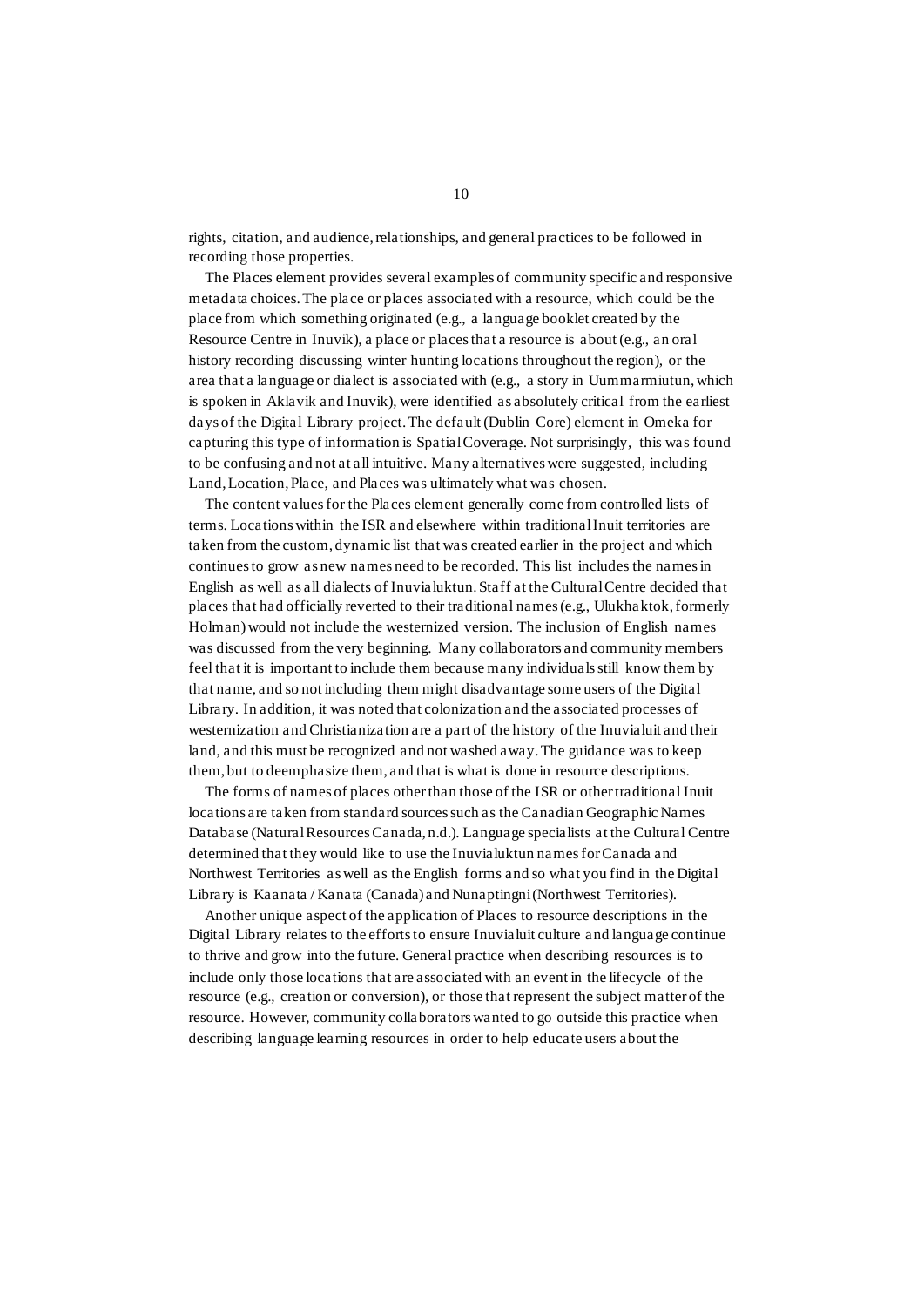languages spoken in the different communities. And so, for example, a Sallirmiutun language booklet published by the Cultural Centre in Inuvik would have Inuvik included in Places, but would also include Ikaahuk / Ikaariaq (Sachs Harbour), Tuktuuyaqtuuq / Tuktuur̂aqtuuq (Tuktoyaktuk), and Pa ulatuuq (Paulatuk) as the language is also spoken in those communities.

Figure 5 shows the descriptive portion of a resource in the Digital Library, an audio recording of a respected elder in a long interview conducted as part of the work toward the Inuvialuit Final Agreement. Through this example we can see many aspects of the framework exemplified in a real way in the Digital Library. Sustainability can be seen here through the use of locally developed and appropriate term lists for both subjects and place names. User-friendliness is seen in the ability to navigate through this resource in its entirety via the links to subsequent parts. The item is also labelled for its type, and the metadata contains clickable links to other items with the same language or dialect, or dealing with the same subjects, places or people. Each of these aspects speaks to the key organization themes and topics as defined by community, and also enables the highly desired exploration and browsing. The categories for People and Places speak to the use of plain language labels, while combining language and dialect into a cohesive section, and placing it near the top of the display, privileges the information most important to community members. The rich use of local place names, including dialect variants and the foregrounding of the traditional names, reveals the importance to the community of reclaiming these names and ensuring future generations know them. This recording is in Sallirmiutun and was described by a member of the community who is fluent in the language. Adding a rich description as well as many subject and place terms is an aid to Inuvialuit who are learning or relearning their language and their culture.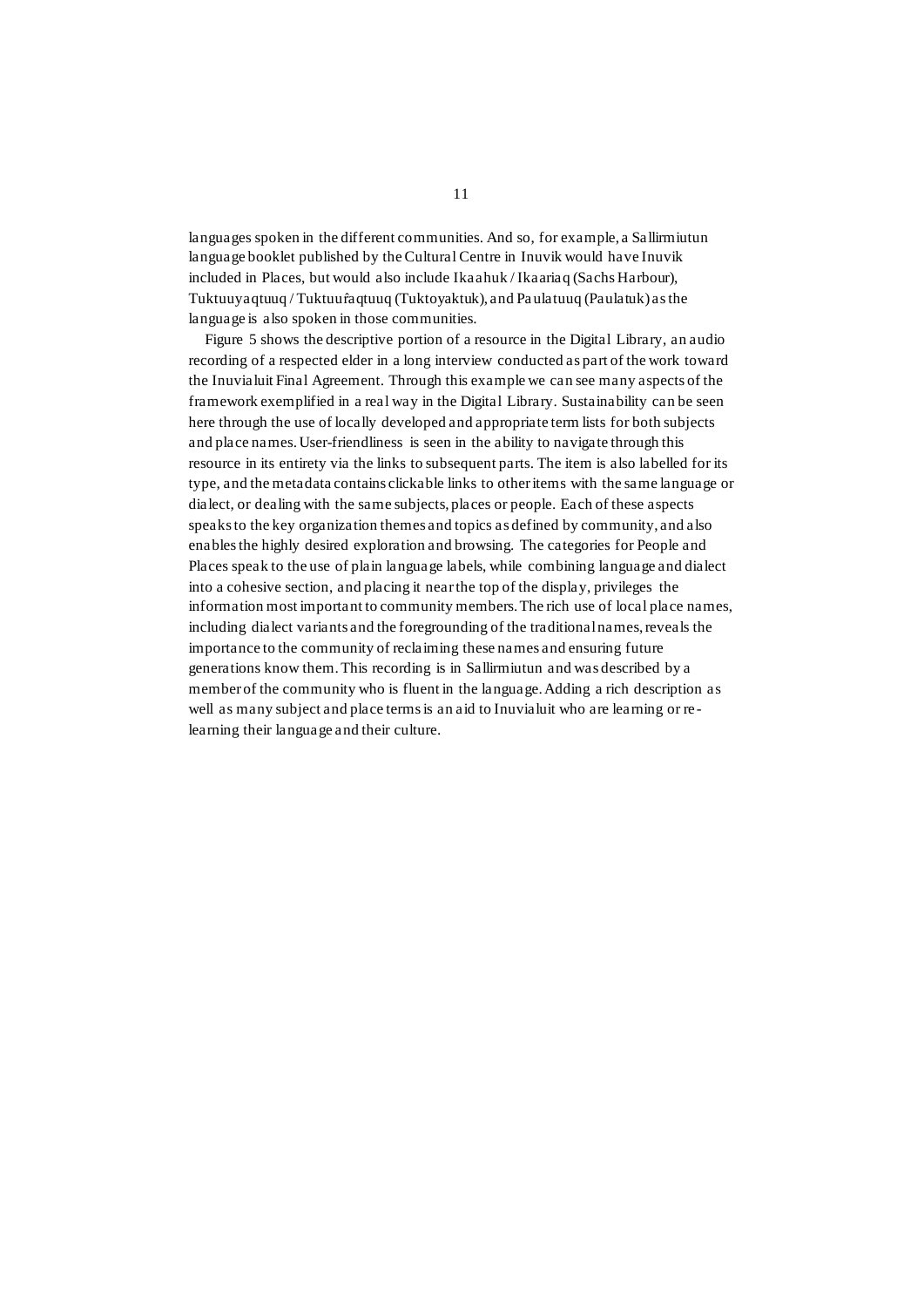Figure 5. Description of an Audio Resource

| People                                                                                                | Subject                   | Shamanism                                   | Utgaluk (Baillie Island)                       |
|-------------------------------------------------------------------------------------------------------|---------------------------|---------------------------------------------|------------------------------------------------|
| Gruben, Persis                                                                                        | Storytelling              | <b>Homes</b>                                | <b>Lady Harbour</b>                            |
| Date                                                                                                  | <b>Travels</b>            | <b>Elders</b>                               | Igaluktuuttiag (Cambridge Bay)                 |
|                                                                                                       | <b>Tents</b>              | Inuit lamp                                  | Ulukhaqtuuq / Uluksaqtuuq (Ulukhaktok)         |
| November 1976                                                                                         | <b>Illness</b>            | Fishing                                     | Akłarvik (Aklavik)                             |
| Description                                                                                           | Whiteman                  | Dog teams                                   | Tapqaq (Shingle Point)                         |
| Persis Gruben is telling her life stories of her                                                      | Hiking                    | Prediction                                  | Qikiqtarr'uk / Qikiqtaryuk (Herschel Island)   |
| birth place, of their travels with her parents, of                                                    | 1926                      | Language                                    | Paulatuuq (Paulatuk)                           |
| when her mom got sick, of the Eastern Inuit                                                           | Eastern Inuit (Oangmalit) | Inuvialuktun                                | Kaanata / Kanata (Canada)                      |
| (Qangmalit) visiting: who had different clothing<br>and a different language and who practised        | <b>Visitors</b>           |                                             | Iglukpak / Igluqpait (Fort McPherson)          |
| shamanism, of their caribou tent frames, of                                                           | <b>Various Families</b>   | <b>Dialect</b>                              | Type                                           |
| when they had gifted her mom with a parka, and                                                        | <b>Trappers</b>           | Sallirmiutun                                |                                                |
| that some of the Eastern Inuit stayed behind. She<br>also talks about the various families, and       | <b>Relatives</b>          | Places                                      | Audio                                          |
| describes the types of homes that were made, of                                                       | <b>Caribou Hunting</b>    | Nunaptingni (Northwest Territories)         | Identifier                                     |
| the Elders playing cards and storytelling, with<br>thier Inuit lamp on, including some scary stories. | <b>Traditional Food</b>   | Inuuvik / Iñuuvik (Inuvik)                  | N-1992-253-0294                                |
| She also speaks of fishing, of traveling with only                                                    |                           |                                             | Relation                                       |
| dogs and of the predictions she heard of                                                              | Shamanism                 | Tuktuuyagtuug / Tuktuuragtuug (Tuktoyaktuk) |                                                |
| transportation with engines that were to come.<br>Part 1. To be continued.                            | Clothing                  | <b>Pierce Point</b>                         | Persis Gruben Telling Her Life Stories, Part 2 |
|                                                                                                       | Language                  | Kitigaarvuit                                | Persis Gruben Telling Her Life Stories, Part 3 |

## **Discussion**

If we return to the definition of culturally responsive metadata frameworks noted earlier, namely as frameworks that are responsive to, and grounded in, a local cultural context, including language and ways of knowing, we can see that the metadata framework conceptualized by the Inuvialuit community for their digital library supports that definition. What is clear, however, is that the definition holds at the conceptual level, and that culturally responsive frameworks are only made meaningful at the local cultural level. That is, there is no single 'culturally responsive metadata framework', but rather a multitude of frameworks that each reflect the specific local context in which they are developed and applied. And this is where their true value and power lies.

In addition, this framework is much broader in scope and more holistic in nature than most metadata frameworks that we encounter. It must exhibit certain general characteristics, incorporate community-based knowledge organization, and include metadata elements that are reflective of community needs and interests. This way of understanding a metadata framework as holistic and broad is unique, and demonstrates the value and power of working with local communities to understand their specific context.

The results of any study have limitations, and those described here are no exception. Representing as it does one cultural and community context, the metadata framework cannot be assumed to be appropriate or relevant in another context, which suggests avenues for further research. Although numerous voices and multiple perspectives from within the Inuvialuit community were a part of the study, there are always others that were not, and so ensuring that new voices can be heard and contribute to the living framework is critical. Lastly, while my understanding of the emerging framework was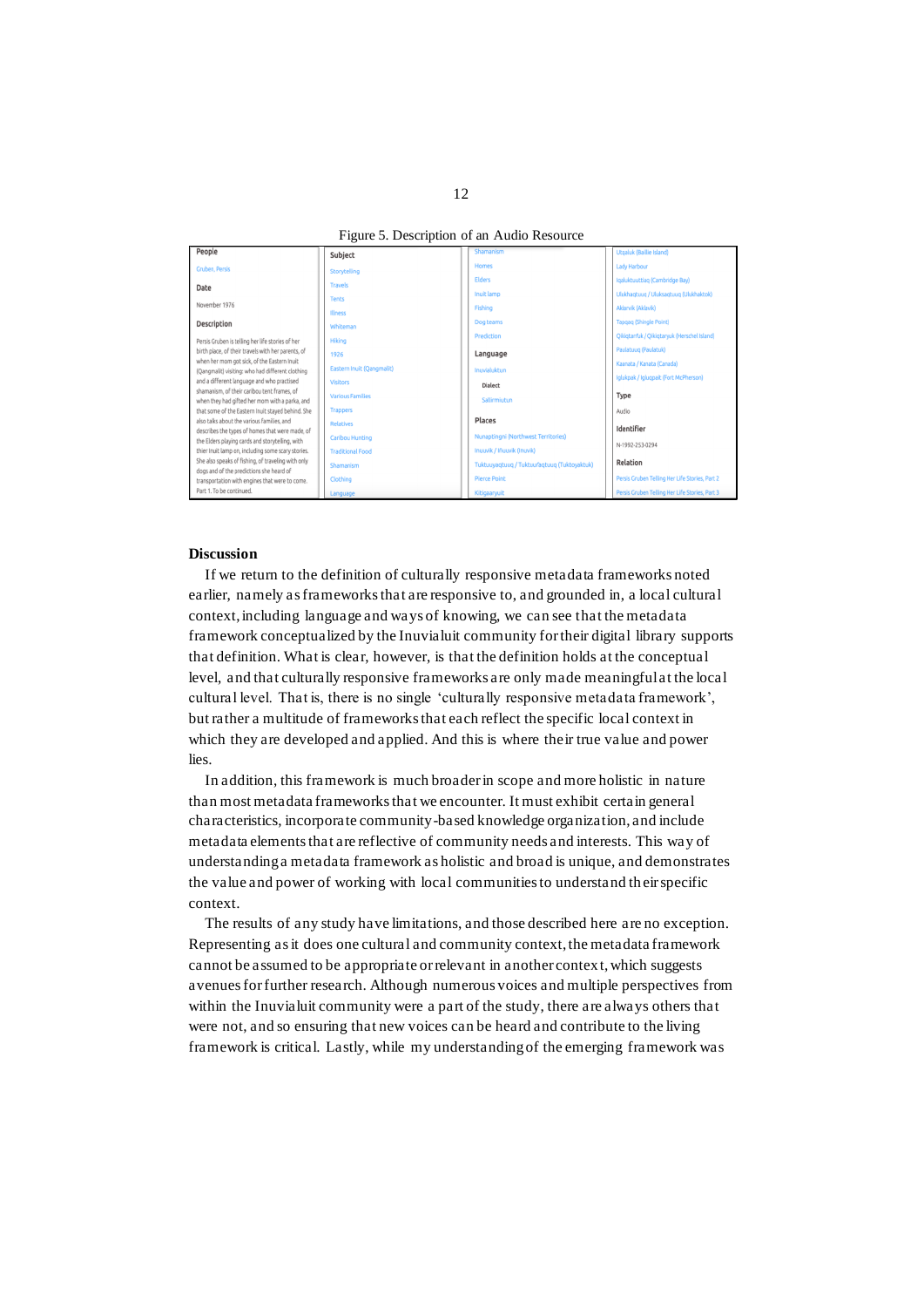regularly checked against the understanding of my community collaborators, there is always a chance for misinterpretation. Continuing to work closely with the community on the framework moving forward is a means of accounting for and addressing this potential.

#### **Conclusion**

The framework that has emerged for the Inuvialuit Digital Library may act as a model for other Indigenous communities and those who work with them. It is possible that other communities may take up the framework and adjust it to suit their own context. Each and every community and context will be unique but my hope is that there will be something others can take and build on, as I have been fortunate to take from and build on the work of others.

In addition, the multifaceted framework that has surfaced as appropriate and reflective in this context contributes to a body of scholarship which has often taken an atomistic approach to this question, focusing on specific areas of organization and description such as subject headings, or viewing components of metadata description as unconnected. The ways in which the framework for the Inuvialuit Digital Library captures the holistic nature of knowledge organization and resource description, and the connectedness to technology and people, provides an alternative lens through which we can examine frameworks in other contexts.

Finally, in striving to approach this project with respect and in the spirit of reciprocity, and to carry out the work in a good way, I hope that I have been a good relation and guest in the community, and demonstrated through action how Indigenous and non-Indigenous individuals can work together respectfully and collaboratively to share knowledge and bring about positive change.

# **References**

- Adler, Melissa. 2016. "The case for taxonomic reparations." *Knowledge Organization* 43, no. 8: 630-640.
- Arms, William Y. 2000. *Digital libraries*. Cambridge, MA: MIT Press.
- Ball, Jessica, and Pauline Janyst. 2008. "Enacting research ethics in partnerships with Indigenous communities in Canada: "Do it in a good way"." *Journal of Empirical Research on Human Research Ethics: An International Journal* 3, no. 2: 33-51.
- Bana, Zubeda. 2010. "'Great conversation' for school improvement in disadvantageous rural contexts: A participatory case study." *Educational Action Research* 18, no. 2: 213-237.
- Baxter, Pamela and Susan Jack. 2008. "Qualitative case study methodology: Stud y design and implementation for novice researchers." *The Qualitative Report* 13, no. 4: 544-559.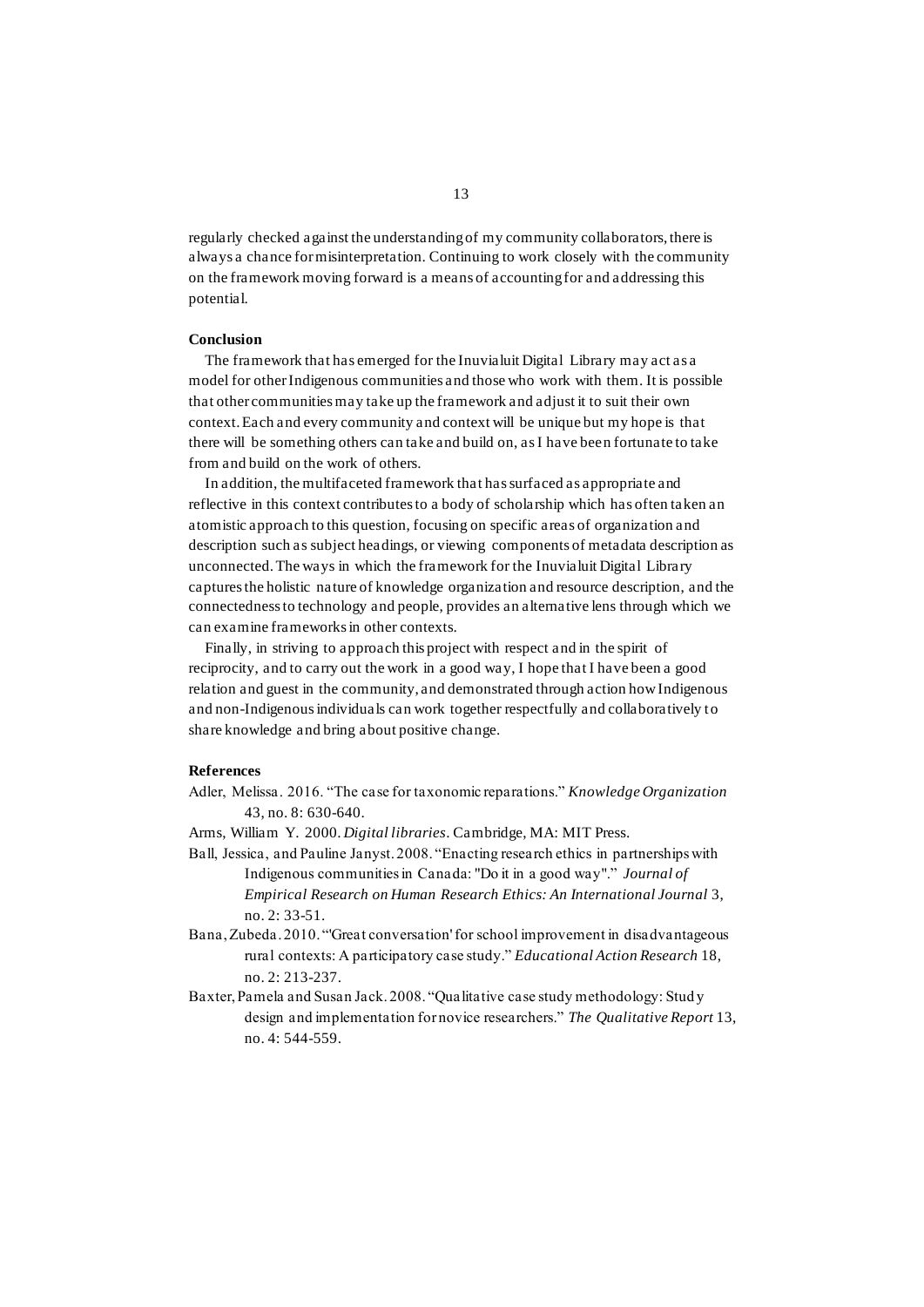- Bergold, Jarg and Stefan Thomas. 2012. "Participatory research methods: A methodological approach in motion." *Forum Qualitative Sozialforschung / Forum: Qualitative Social Research* 13, no. 1. Retrieved March 1, 2020 from: http://www.qualitative-research.net/index.php/fqs/article/view/1801/3334
- Berman, Sanford. 2000. "Finding material on "those people" (and their concerns) in library catalogs." *MultiCultural Review* 9, no. 2: 28-49.

Bernstein, Basil. 2003. *Class, codes and control volume 1: Theoretical studies towards a sociology of language* (2nd ed.). London, UK: Routledge.

Borgman, Christine. 1999. "What are digital libraries? Competing visions." *Information Processing and Management* 35: 227-243.

- Bowen, Simon, Kerry McSeveny, Eleanor Lockley, Daniel Wolstenholme, Mark Cobb, and Andy Dearden. 2013. "How was it for you? Experiences of participatory design in the UK health service." *CoDesign* 9, no. 4: 230-246.
- Burgess, Robert G. 1984. "Recording and analysing field data." In *In the field: An introduction to field research*. London: Allen & Unwin, 134-149.

Cahill, Caitlin, Indra Rios-Moore, and Tiffany Threatts. 2008. "Different eyes/open eyes: Community-based participatory action research." In *Revolutionizing education: Youth participatory action research in motion*, ed. J. Cammarota & M. Fined. Routledge, 89-122.

Corbin, Juliet and Anselm Strauss. 1990. "Grounded theory research: Procedures, canons and evaluative criteria." *Zeitschrift für Soziologie* 19, no. 6: 418-427.

Couldry, Nick. 2008. "Digital storytelling, media research and democracy: Conceptual choices and alternative futures." In *Digital Storytelling, Mediatized Stories: Self-Representations in New Media*, ed. Knut Lundby. Peter Lang, 41-60.

Danzig, Arnold. 1995. "Applications and distortions of Basil Bernstein's code theory." In *Knowledge and pedagogy: The sociology of Basil Bernstein*, ed. A. R. Sadovnik (Ed.). Norwood, NJ: Ablex Publishing Corporation, 145-168.

- de Leeuw, Sarah, Emilie S. Cameron, and Margo L. Greenwood. 2012. "Participatory and community-based research, Indigenous geographies, and the spaces of friendship: A critical engagement." *The Canadian Geographer* 56, no. 2: 180- 194.
- Dei, George J. S. 2000. "Rethinking the role of Indigenous knowledges in the academy." *International Journal of Inclusive Education* 4, no. 2: 111-132.
- Dei, George J. S. and Alireza Asgharzadeh. 2001. "The power of social theory: The anti-colonial discursive framework." *The Journal of Educational Thought (JET) / Revue de la Pensée Éducative* 35, no. 3: 297-323.
- Dei, George J. S., Budd L. Hall, and Dorothy Rosenberg. 2000. "Introduction." In *Indigenous Knowledges in Global Contexts: Multiple Readings of Our World* , ed. G. J. S. Dei, B. L. Hall, D. G. Rosenberg. Toronto: University of Toronto Press, 3-17.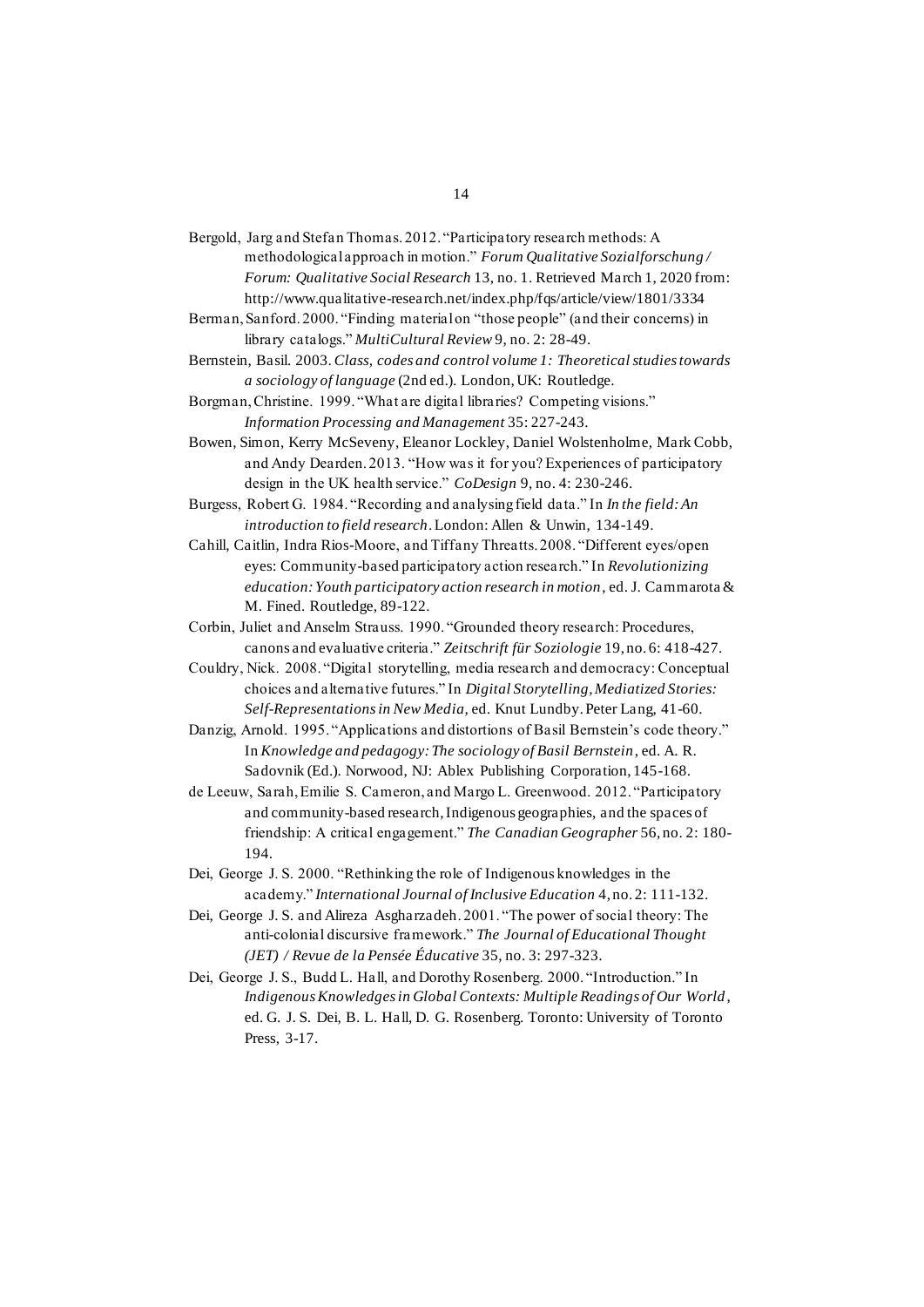- Dick, Bob. 2014. "Case study." In *The SAGE encyclopedia of action research*, ed. David Coghlan, Mary Brydon-Miller. London: Sage Publications, 1-7.
- Duarte, Marisa E. and Miranda Belarde-Lewis. 2015. "Imagining: Creating spaces for Indigenous ontologies." *Cataloging & Classification Quarterly* 53, nos. 5/6: 677-702.
- Emerson, Robert M., Rachel I. Fretz, and Linda L. Shaw. 2011. *Writing Ethnographic Fieldnotes*. Chicago: University of Chicago Press.
- Farnel, Sharon, Ali Shiri, Dinesh Rathi, Cathy Cockney, Sandy Campbell, and Robyn Stobbs. 2016. "Of places and names: working with northern Canadian communities to enhance subject access to digital resources." *Connections. Collaboration. Community. 82nd IFLA World Library and Information Congress*, Columbus, OH, 13-19 August 2016. Retrieved from http://library.ifla.org/1326/1/151-farnel-en.pdf
- Glaser, Barney and Anselm Strauss. 1967. *The discovery of grounded theory: Strategies for qualitative research*. New York: Aldine.
- Glass, Aaron. 2015. "Indigenous ontologies, digital futures: Plural provenances and the Kwakwaka'wakw Collection in Berlin and beyond." In *Museum as process: Translating local and global knowledges*, ed. R. A. Silverman. London: Routledge, 19-44.
- Godbold, Natalya. 2009. "User-centred design vs. "good" database design principles: A case study, creating knowledge repositories for Indigenous Australians." *Australian Academic & Research Libraries* 40, no. 2: 116-131.
- Halliday, Michael A. K. 1995. "Language and the theory of codes." In *Knowledge and pedagogy: The sociology of Basil Bernstein*, ed. A. R. Sadovnik. Norwood, NJ: Ablex Publishing Corporation, 127-143.
- Hughes, Christina. 2002. "From field notes to dissertation: Analyzing the stepfamily." In *Analyzing Qualitative Data*, ed. A. Bryman, B. Burgess. London: Routledge, 35-46.
- Inuvialuit Cultural Centre. 2017. Retrieved from http://www.irc.inuvialuit.com/service/inuvialuit-cultural-resource-centre
- Inuvialuit Regional Corporation. 2017. Retrieved from http://www.irc.inuvialuit.com/
- Kovach, Margaret. 2009. *Indigenous methodologies: characteristics, conversations and contexts*. Toronto, ON: University of Toronto Press.
- Kovach, Margaret. 2010. "Conversational method in Indigenous research." *First Peoples Child & Family Review* 5, no. 1: 40-48.
- Littletree, Sandra, Miranda Belarde-Lewis, and Marisa Duarte. 2020. "Centering relationality: A conceptual model to advance Indigenous knowledge organization practices." *Knowledge Organization* 47, no. 5: 410-426.
- Mandal, Sukumar. 2018. "Development of an integrated VRA Core framework for libraries." *Library Philosophy and Practice* 1, no. 1: 375-382.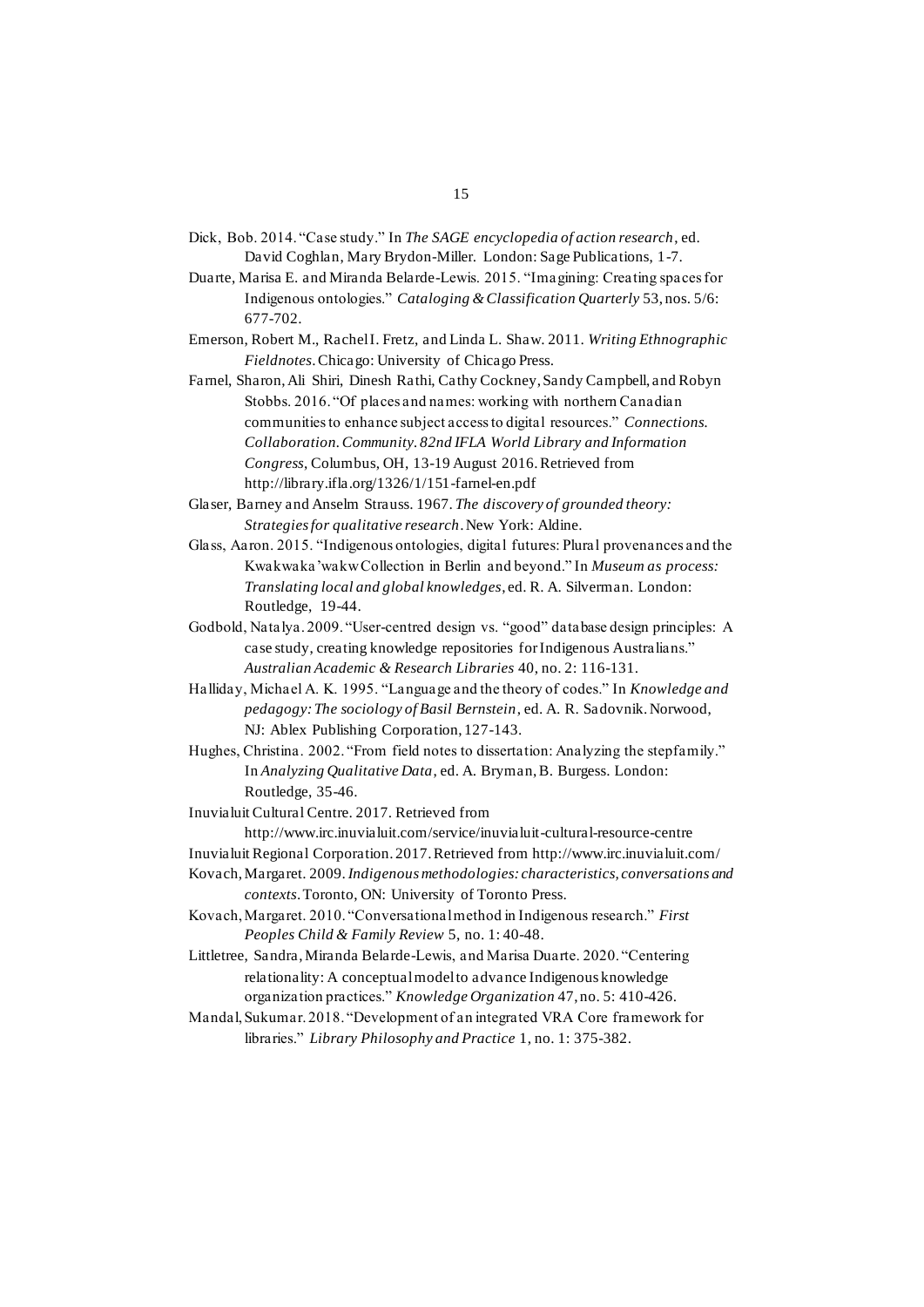- McWilliam, Kelly. 2008. "Digital storytelling as a 'discursively ordered domain'." In *Digital Storytelling, Mediatized Stories: Self-representations in New Media*, ed. Knut Lundby. New York: Peter Lang, 145-160.
- National Information Standards Organization. 2007. *A framework of guidance for building good digital collections*. Baltimore, MD: NISO Press. Retrieved from http://www.niso.org/publications/rp/framework3.pdf

Natural Resources Canada. n.d.. *Canadian Geographical Names Database*. Retrieved from https://www.nrcan.gc.ca/earth-sciences/geography/querying-canadiangeographical-names-database/canadian-geographical-names-database/19870

Olson, Hope. 1999. "Cultural discourses of classification: Indigenous alternatives to the tradition of Aristotle, Durkheim and Foucault." *Advances in Classification Research Online* 10, no. 1: 107-124.

Omeka. n.d.. Retrieved from https://omeka.org/

Omeka Team. n.d.. *Simple Pages*. Retrieved from

https://omeka.org/classic/docs/Plugins/SimplePages/

- Omeka Team. n.d.. *Social Bookmarking*. Retrieved from https://omeka.org/classic/plugins/SocialBookmarking/
- Parent, Ingrid. 2015. "Knowledge systems for all." *Cataloging & Classification Quarterly* 53, nos. 5/6: 703-706.
- Perone, Katherine. 2014. "Digital Storytelling: A Technological approach" [Review of the book *Digital Storytelling: Capturing Lives, Creating Community*, by Joe Lambert]. *Journal of Community Engagement and Scholarship* 7, no. 2: 113- 114
- Reilly, Rosemary. C. 2012. "Participatory case study." In *Encyclopedia of case study research*, ed. Albert J. Mills and Gabrielle Durepos. London: Sage Publications, 2-6.
- Roulston, Kathryn. 2010. *Reflective interviewing: A guide to theory and practice*. London: SAGE Publications.
- Roy Rosenzweig Center for History and New Media. 2012. *Commenting*. Retrieved from https://omeka.org/classic/plugins/Commenting/
- Roy Rosenzweig Center for History and New Media. n.d.. *CSV Import*. Retrieved from https://omeka.org/classic/plugins/CsvImport/
- Roy Rosenzweig Center for History and New Media. n.d.. *Search By Metadata*. Retrieved from https://omeka.org/classic/plugins/Sea rchByMetadata/
- Shukla, Shailesh and Brielle Beaudin. 2014. "Researching on Indigenous knowledge: Community-based participatory case study on intergenerational transmission of traditional medicinal plant knowledge." *Sage Research Methods Cases*.
- Srinivasan, Ramesh. 2002. *Village Voice: Expressing narrative through community-designed ontologies*(Unpublished master's thesis). Massachusetts Institute of Technology.